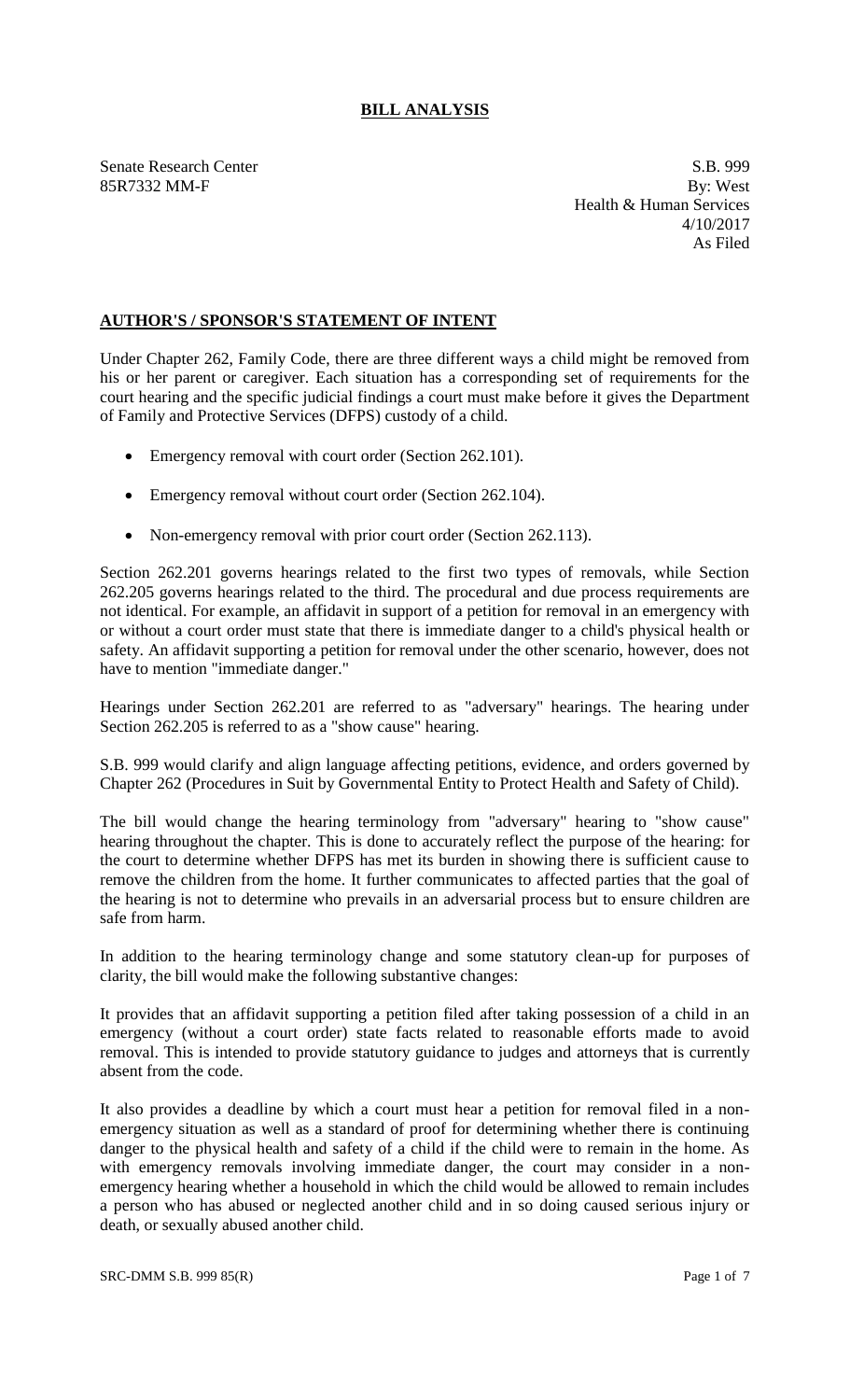As proposed, S.B. 999 amends current law relating to procedures for taking possession of a child and for certain hearings in a suit affecting the parent-child relationship involving the Department of Family and Protective Services.

#### **RULEMAKING AUTHORITY**

This bill does not expressly grant any additional rulemaking authority to a state officer, institution, or agency.

## **SECTION BY SECTION ANALYSIS**

SECTION 1. Amends Section 7.029(a), Education Code, as follows:

(a) Requires the memorandum of understanding between the Texas Education Agency (TEA) and the Department of Family and Protective Services (DFPS) to require, among certain provisions, that DFPS provide TEA each year with demographic information regarding individual students who during the preceding school year were in the conservatorship of DFPS following a show cause hearing, rather than an adversarial hearing, under Section 262.201 (Full Adversary Hearing; Findings of the Court), Family Code.

SECTION 2. Amends Section 29.153(b), Education Code, as follows:

(b) Provides that a child is eligible for enrollment in a prekindergarten class under this section if the child is at least three years of age and:

(1) through (5) makes no changes to these subdivisions; or

(6) is or ever has been in conservatorship of DFPS following a show cause hearing, rather than an adversary hearing, held as provided by Section 262.201, Family Code.

SECTION 3. Amends Section 61.0909(b), Education Code, as follows:

(b) Requires the memorandum of understanding between the Texas Higher Education Coordinating Board (THECB) and DFPS to require, among certain provisions, DFPS to provide THECB each year with demographic information regarding individual students enrolled at institutions of higher education who were formerly in the conservatorship of DFPS following a show cause hearing, rather than an adversarial hearing, under Section 262.201, Family Code.

SECTION 4. Amends Section 105.001(h), Family Code, as follows:

(h) Authorizes an order under Subsection (a)(1) (relating to authorizing the court to make a temporary order for the temporary conservatorship of the child) to be rendered without notice and a show cause hearing, rather than an adversary hearing, if the order is an emergency order sought by a governmental entity under Chapter 262 (Procedures in Suit by Governmental Entity to Protect Health and Safety of Child).

SECTION 5. Amends Section 107.011(a), Family Code, to require the court, except as otherwise provided by this subchapter (Appointment in Certain Suits), in a suit filed by the governmental entity seeking termination of the parent-child relationship or the appointment of a conservator for a child, to appoint a guardian ad litem to represent the best interests of the child immediately after the filing of the petition but before the show cause hearing, rather than full adversary hearing.

SECTION 6. Amends Section 107.012, Family Code, to require the court, in a suit filed by a governmental entity requesting termination of the parent-child relationship or to be named conservator of a child, to appoint an attorney ad litem to represent the interests of the child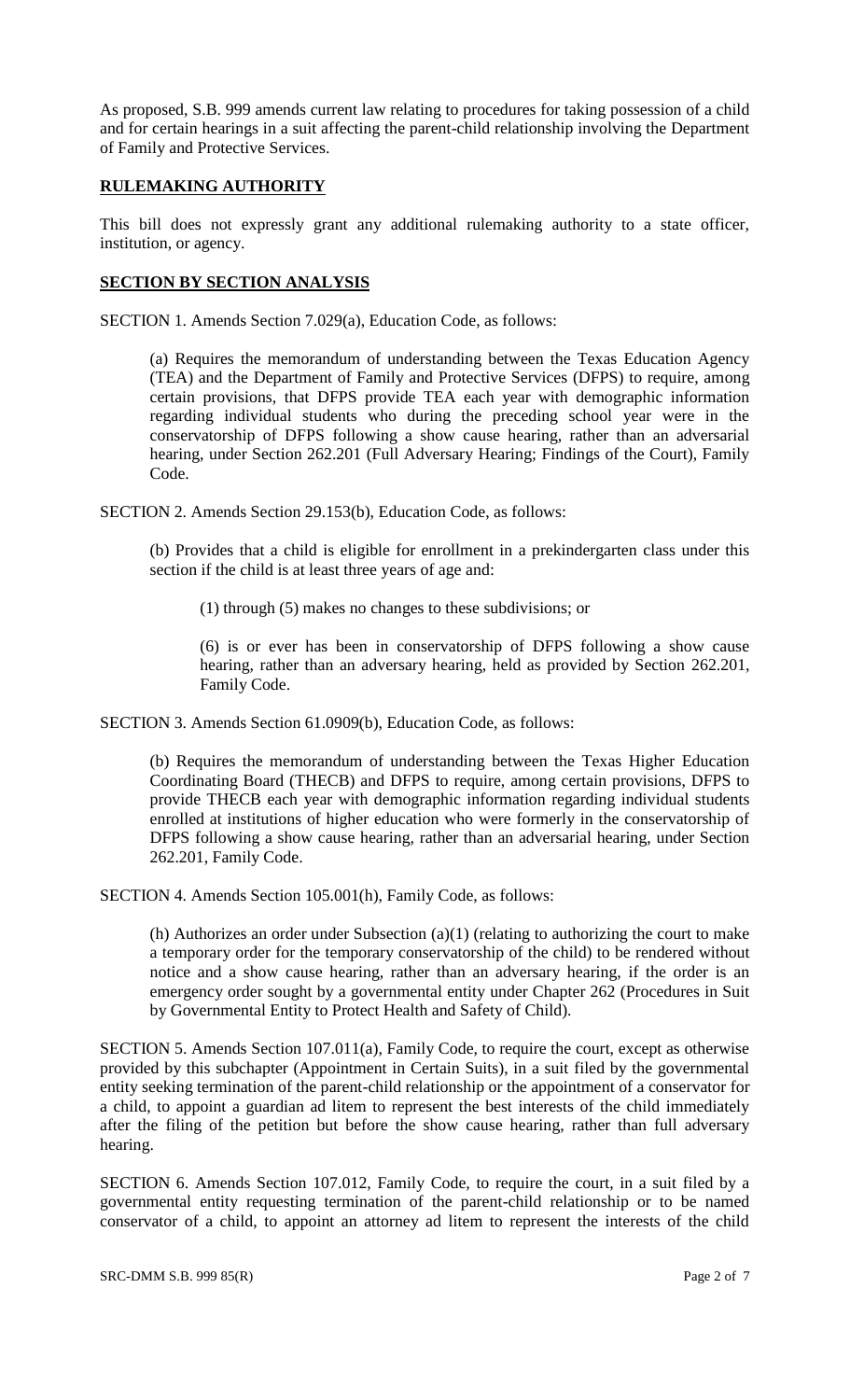immediately after the filing, but before the show cause hearing, rather than full adversary hearing, to ensure adequate representation of the child.

SECTION 7. Amends Section 107.0141(a) and (c), Family Code, as follows:

(a) Authorizes the court to appoint an attorney ad litem to represent the interests of a parent for a limited period beginning at a certain time and ending on the court's determination of whether the parent is indigent before commencement of the show cause hearing, rather than full adversary hearing.

(c) Makes a conforming change.

SECTION 8. Amends Section 262.011, Family Code, as added by Chapter 338 (H.B. 418), Acts of the 84th Legislature, Regular Session, 2015, as follows:

Sec. 262.011. PLACEMENT IN SECURE AGENCY FOSTER HOME OR SECURE AGENCY FOSTER GROUP HOME. Authorizes a court in an emergency, initial, or show cause hearing, rather than full adversary hearing, conducted under this chapter to order that the child who is the subject of the hearing be placed in a secure agency foster home or secure agency foster group home verified in accordance with Section 42.0531 (Secure Agency Foster Homes and Secure Agency Foster Group Homes), Human Resources Code, if the court makes certain findings pertaining to the child.

SECTION 9. Amends Section 262.101, Family Code, as follows:

Sec. 262.101. FILING PETITION BEFORE TAKING POSSESSION OF CHILD. Requires an original suit filed by a governmental entity that requests permission to take possession of a child without prior notice and hearing to be supported by an affidavit sworn to by a person with personal knowledge and stating facts sufficient to satisfy a person of ordinary prudence and caution that:

(1) makes a nonsubstantive change;

(2) creates this subdivision from existing text and makes a nonsubstantive change;

(3) redesignates existing Subdivision (2) as Subdivision (3) and provides there is no time, consistent with the physical health or safety of the child, for a show cause hearing, rather than full adversary hearing, under Subchapter C; and

(4) redesignates existing Subdivision (3) as Subdivision (4) and makes no other changes to this subdivision.

SECTION 10. Amends Sections 262.1015(b) and (d), Family Code, as follows:

(b) Authorizes a court to issue a temporary restraining order in a suit by DFPS for removal of an alleged perpetrator under Subsection (a) (relating to requiring DFPS to file a petition for the removal of the alleged perpetrator from the residence of the child rther than attempt to remove the child from the residence) if DFPS's petition states facts sufficient to satisfy the court that, among certain provisions there is no time, consistent with the physical health or safety of the child, for a show cause hearing, rather than an adversary hearing.

(d) Provides that a temporary restraining order under this section expires not later than the 14th day after the date the order was rendered, unless the court grants an extension under Section 262.201(e) (relating to placement of the child removed from the child's custodial parent), rather than 262.201(a-3).

SECTION 11. Amends Section 262.102(a), Family Code, as follows: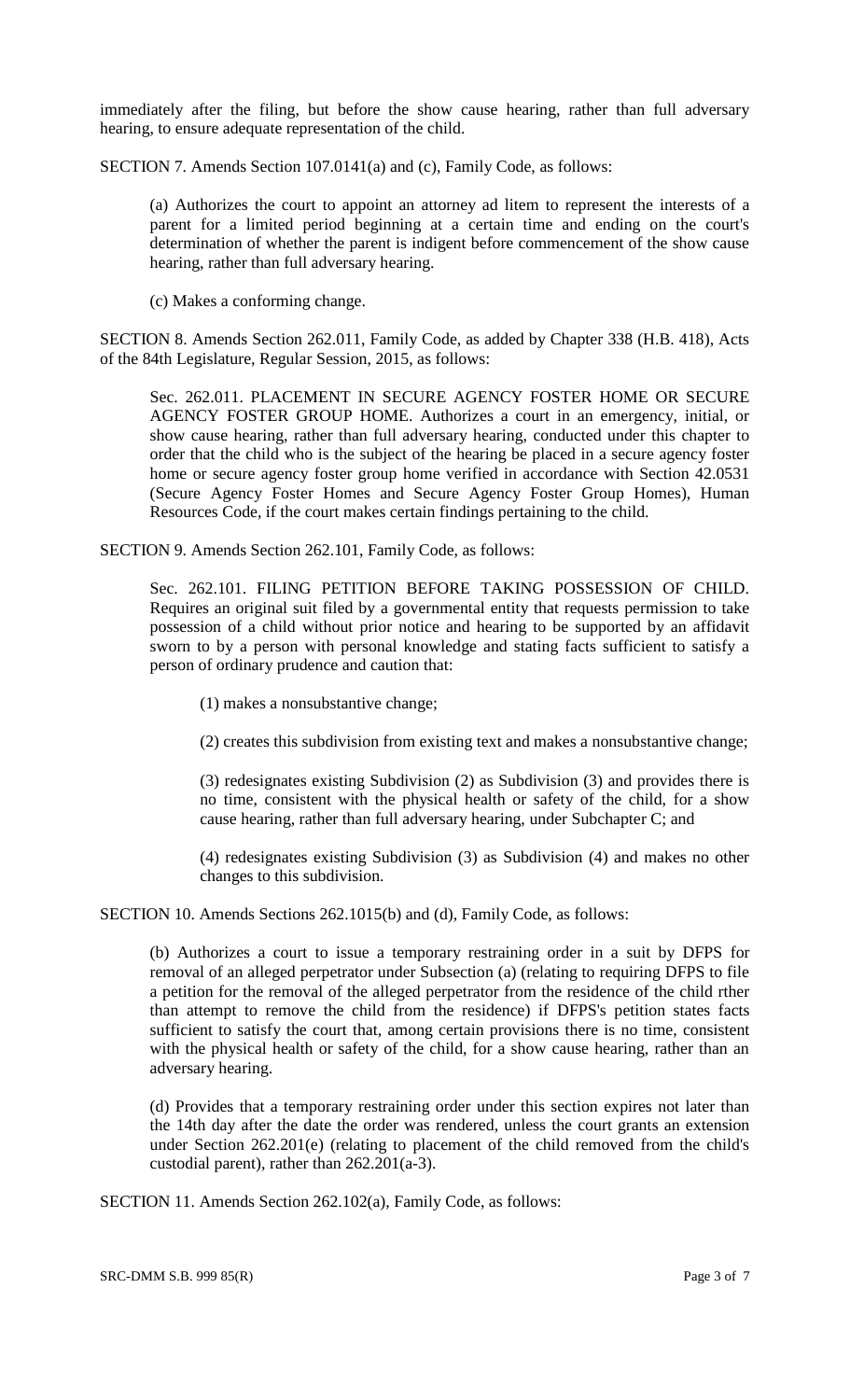(a) Requires a court, before a court may, without prior notice and a hearing, issue a temporary order for the conservatorship of a child under Section 105.001(a)(1) (relating to authorizing a court to make an order for the temporary conservatorship of the child) or a temporary restraining order or attachment of a child authorizing a governmental entity to take possession of a child in a suit brought by a governmental entity, to find that:

(1) makes a nonsubstantive change;

(2) creates this subdivision from existing text and makes a nonsubstantive change;

(3) redesignates existing Subdivision (2) as Subdivision (3) and provides that there is no time, consistent with the physical health or safety of the child and the nature of the emergency, for a show cause hearing, rather than full adversary hearing, under Subchapter C; and

(4) redesignates existing Subdivision (3) as Subdivision (4) and makes no other changes to this subdivision.

SECTION 12. Amends Section 262.103, Family Code, to change a reference to Section 262.201(a-3) to 262.201(e).

SECTION 13. Amends Section 262.105, Family Code, as follows:

Sec. 262.105. FILING PETITION AFTER TAKING POSSESSION OF CHILD IN EMERGENCY. (a) Requires the person taking the child into possession when a child is taken into possession without a court order, without unnecessary delay, to:

(1) makes a nonsubstantive change; and

(2) reques an initial hearing to be held by no later than the first business, rather than working, day after the date the child is taken into possession. Deletes existing Subdivision (2) regarding a request to the court to appoint an attorney ad litem for the child, and redesignates existing Subdivision (3) as Subdivision (2).

(b) Requires an original suit filed by a governmental entity after taking possession of a child under Section 262.104 (Taking Possession of a Child in Emergency Without a Court Order) to be supported by an affidavit sworn to by a person with personal knowledge and stating facts sufficient to satisfy a person of ordinary prudence and caution of certain circumstances pertaining to the child.

SECTION 14. Amends Sections 262.106(a), (b), and (d), Family Code, as follows:

(a) Requires the court in which a suit has been filed after a child has been taken into possession without a court order by a governmental entity to hold an initial hearing on or before the first business, rather than working, day after the date the child is taken into possession. Makes conforming changes.

(b) Authorizes the initial hearing to be ex parte and proof to be by sworn petition or affidavit if a show cause hearing, rather than full adversary hearing, is not practicable.

(d) Makes a conforming change.

SECTION 15. Amends Section 262.107(a), Family Code, as follows:

(a) Requires the court to order the return of the child at the initial hearing regarding a child taken in possession without a court order by a governmental entity unless the court is satisfied that:

(1) one of the following circumstances exists:

SRC-DMM S.B. 999 85(R) Page 4 of 7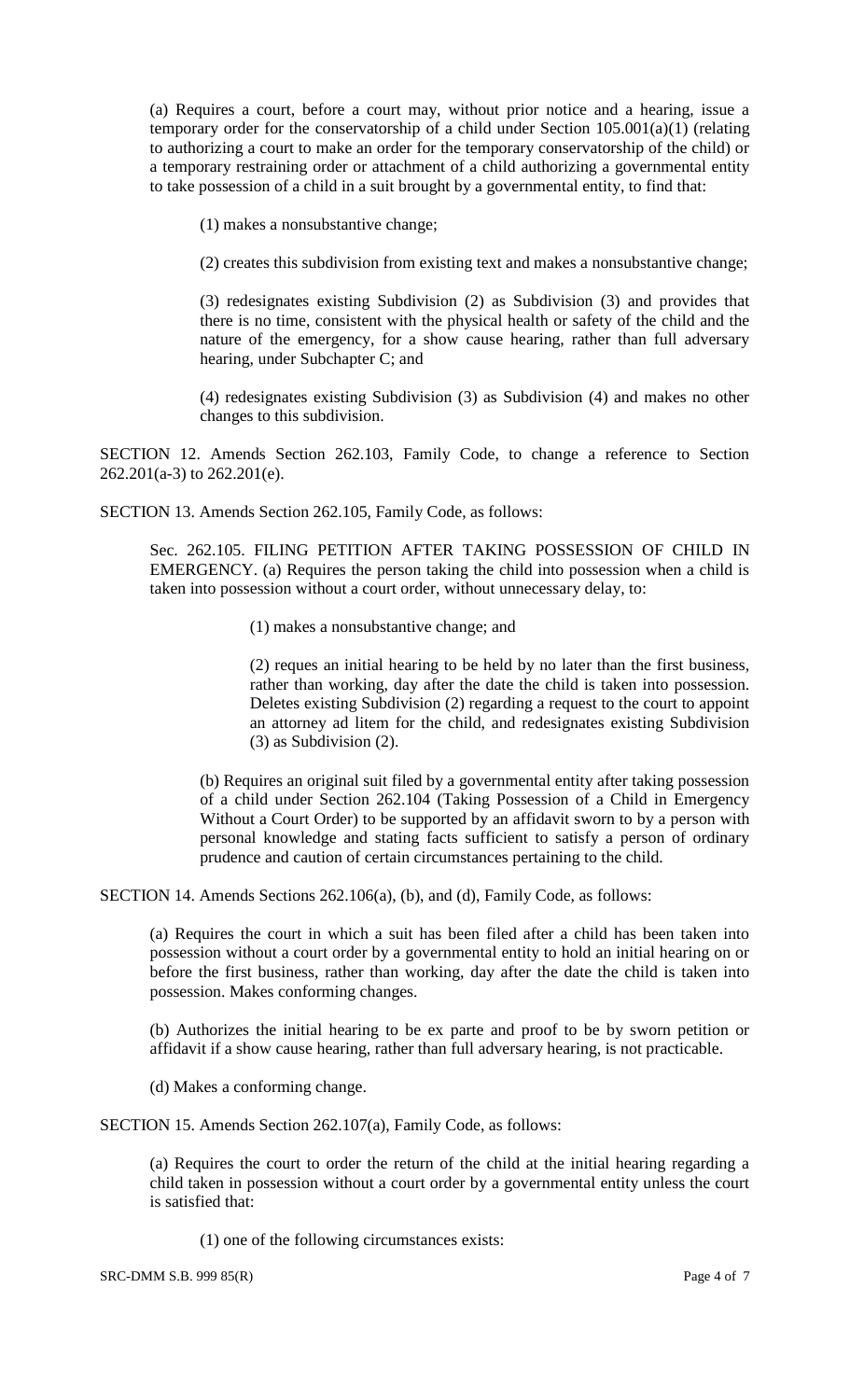(A) creates this paragraph from existing text and make nonsubstantive change; or

(B) creates this paragraph from existing text; the evidence shows that:

(i) creates this subparagraph from existing text and makes no further changes to this subparagraph;

(ii) the parent or person who has possession of the child is currently using a controlled substance as defined by Chapter 481 (Texas Controlled Substances Act), Health and Safety Code, and the use constitutes an immediate danger to the physical health or safety of the child; or

(iii) the parent or person who has possession of the child has permitted the child to remain on premises used for the manufacture of methamphetamine;

(2) and (3) makes no changes to these subdivisions.

SECTION 16. Amends Section 262.109(b), Family Code, to change a reference to business day to working day.

SECTION 17. Amends Subchapter B, Chapter 262, Family Code, by adding Section 262.1131, as follows:

Sec. 262.1131. TEMPORARY RESTRAINING ORDER BEFORE SHOW CAUSE HEARING. Authorizes the court, in a suit filed under Section 262.113 (Filing Suit Without Taking Possession of Child), to render a temporary restraining order as provided by Section 105.001 (Temporary Orders Before Final Order).

SECTION 18. Amends Sections 262.114(a), (a-1), and (a-2), Family Code, by changing references to full adversary hearing to show cause hearing.

SECTION 19. Amends the heading to Subchapter C, Chapter 262, Family Code, to read as follows:

#### SUBCHAPTER C. SHOW CAUSE HEARING

SECTION 20. Amends Section 262.201, Family Code, as follows:

Sec. 262.201. New heading: SHOW CAUSE HEARING; FINDINGS OF THE COURT. (a) Requires a show cause, rather than full adversary, hearing to be held not later than the 14th day after the date the child was taken into possession by the governmental entity, unless the court grants an extension under Subsection (e), rather than Subsection (a-3), in a suit filed under Section 262.101 or 262.105 (Filing Petition After Taking Possession of Child in Emergency), unless the child has already been returned to the parent, managing conservator, possessory conservator, guardian, caretaker, or custodian entitled to possession and the temporary order, if any, has been dissolved.

(b) Requires a show cause hearing in a suit filed under Section 262.113 requesting possession of a child to be held not alter than the 30th day after the date the suit is filed.

(c) Redesignates existing Subsection (a-1) as Subsection (c) and makes conforming changes.

(d) Redesignates existing Subsection (a-2) as Subsection (d) and makes conforming changes.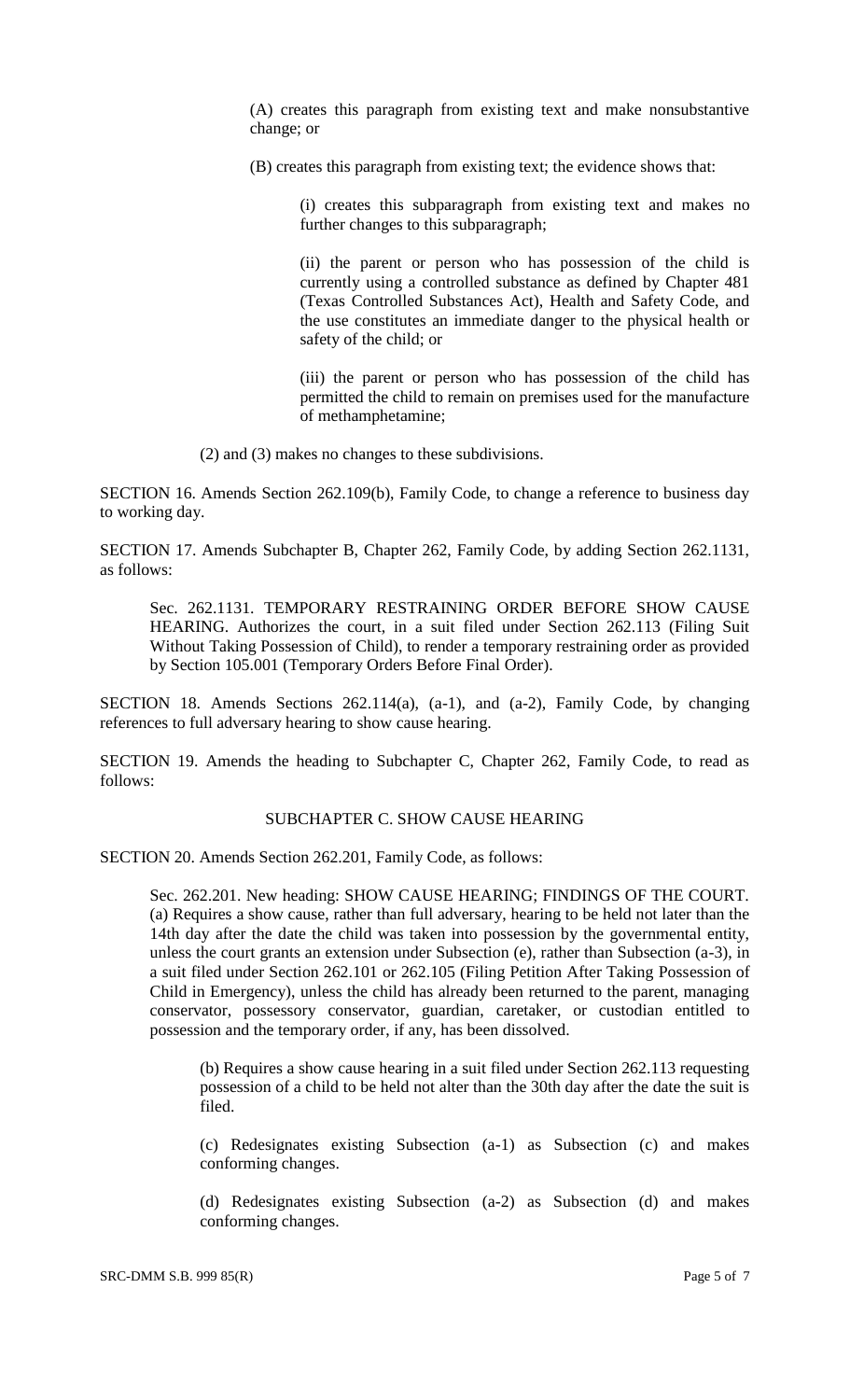(e) Redesignates existing Subsection (a-3) as Subsection (e) and makes conforming changes.

(f) Redesignates existing Subsection (a-4) as Subsection (f) and makes conforming changes.

 $(g)$  Redesignates existing Subsection (b) as Subsection  $(g)$ . Requires the court in a suit filed under Section 262.101 or 262.105, at the conclusion of the show cause, rather than full adversary, hearing, to order the return of the child to the parent, managing conservator, possessory conservator, guardian, caretaker, or custodian entitled to possession unless the court finds sufficient evidence to satisfy a person of ordinary prudence and caution of certain circumstances pertaining to the child.

(h) Authorizes the court, in determining whether there is continuing danger to the physical health or safety of the child under Subsection (g), to consider whether the household to which the child would be returned or in which the child would be allowed to remain includes a person who has abused or neglected another child in a manner that caused serious injury to or the death of the other child or includes a person who has sexually abused another child.

(i) Redesignates existing Subsection (c) as Subsection (i). Requires the court in a suit filed under Section 262.101 or 262.105, if the court finds sufficient evidence to satisfy a person of ordinary prudence and caution that there is a continuing danger to the physical health or safety of the child and for the child to remain in the home is contrary to the welfare of the child, to issue an appropriate temporary order under Chapter 105 (Settings, Hearings, and Orders).

(j) Authorizes a court in suit filed under Section 262.113, at the conclusion of the show cause hearing, to grant the request to remove the child from the parent, managing conservator, possessory conservator, guardian, caretaker, or custodian entitled to possession of the child if the court finds sufficient evidence to satisfy a person or ordinary prudence and caution that continuation of the child in the home would be contrary to the child's welfare and that reasonable efforts, consistent with the circumstances and providing for the safety of the child, were made to prevent or eliminate the need for removal of the child.

(k) Requires the court, if the court finds that the child requires protection from family violence, as that term is defined by Section 71.004 (Family Violence), by a member of the child's family or household, to render a protective order for the child under Title 4 (Protective Orders and Family Violence).

(l) Creates Subsection (l) from existing text and makes no further changes to this subsection.

(m) Creates Subsection (m) from existing text. Deletes existing text requiring the court, if the court finds that the child requires protection from family violence by a member of the child's family or household, to render a protective order under Title 4 for the child, defining "family violence." Deletes existing Subsection (d), relating to authorizing the court to take certain consideration in determining whether there is a continued danger to the physical health or safety of the child.

(n) Redesignates existing Subsection (e) as Subsection (n) and makes no other changes to this subsection.

(o) Redesignates existing Subsection (f) as Subsection (o) and makes no other changes to this subsection.

(p) Redesignates existing Subsection (g) as Subsection (p) and makes no other changes to this subsection.